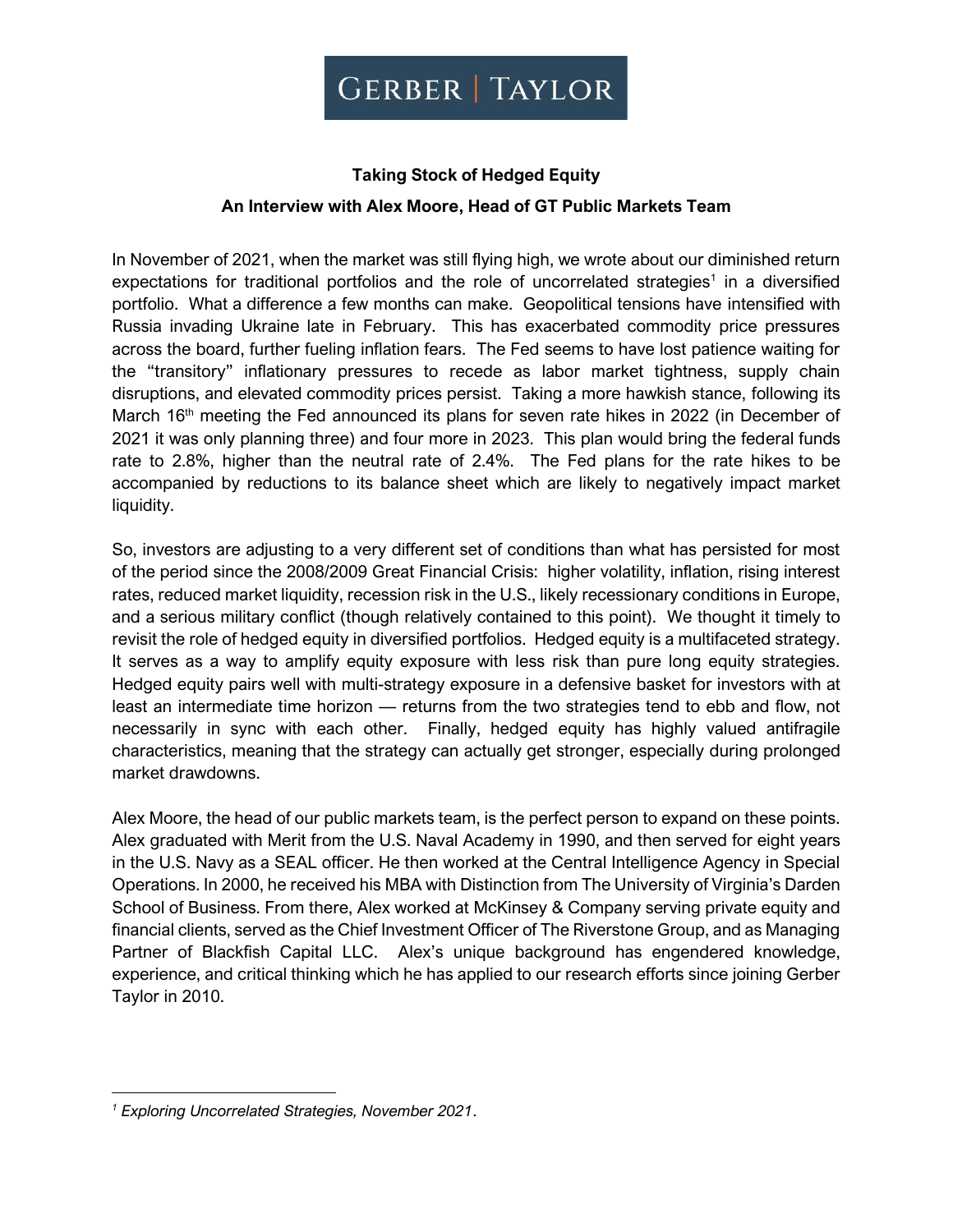#### **Alex, are you pleased with how long/short strategies have performed recently?**

*Yes, and no. We tend to evaluate performance over at least a three-to-five-year time horizon. On that basis, returns for hedged equity have been very solid. Very recent performance, meaning the last 18 months, has certainly been below expectations.*

*2021 posed unique challenges: a runaway bull market, which is always a tough environment for long/short managers to generate alpha; bouts of deleveraging, which is challenging from a portfolio risk management standpoint; and an economy with accelerating inflation. In the back half of 2021 and into the first quarter of this year (2022), inflation concerns grew to the point where they forced investors to reevaluate valuation multiples in the context of much higher interest rates in the future. Many of the widely held longs (i.e., great companies with high growth rates) have repriced to the point where they are now trading at compelling discounts to the market. Having said all that, the opportunity set now looks pretty good by historical standards.*

## **There's a lot to dig into. Let's start with inflation. How do you expect hedged equity to perform in an environment marked by higher inflation and interest rates?**

*The inflation risks associated with equities are generally well known as is the Fed playbook of raising interest rates to combat inflation. However, I believe investors miss a critical point when thinking about long/short equity in this type of environment. Inflation tends to accelerate structural, competitive business trends similar, in some ways, to what we saw with COVID-19 and e-commerce. This facilitates our managers in making money on both the long and short sides of their portfolios. Companies with dominant market positions and good management teams are usually able to maintain pricing power in inflationary environments and simultaneously better manage costs. Weak companies with inefficient and expensive cost structures come under increasing financial strain in an inflationary environment, which negatively impacts free cash flow and ultimately their balance sheets. As our managers like to say, melting ice cubes melt faster. This compresses the time frame for shorts to work. Stock prices tend to react faster to fundamentals and this linkage increases returns from the short book.* 

# **So, you're saying that higher rates and inflation actually create a catalyst for price discovery for equities.**

*That's right. Another way to think about it is that rising interest rates directly increase the cost of capital for companies. This logically restricts the ability of bad companies to access credit and equity markets to fund on-going operations and disproportionately raises their cost of capital. One of our managers referred to the ensuing period he expects to be marked by "stratification in quality" of companies, a key input for long/short strategies. Such differentiation has been muted*  in recent years by exceptionally accommodative credit conditions. It is somewhat reminiscent of *the period from 2009 to 2012 when managers often complained that they would find bad companies destroying capital, but their stock prices didn't go down because these companies could always access cheap money. Managers called these zombie companies. We believe that inflation and the corresponding increase in short and long-term interest rates will be zombie killers.*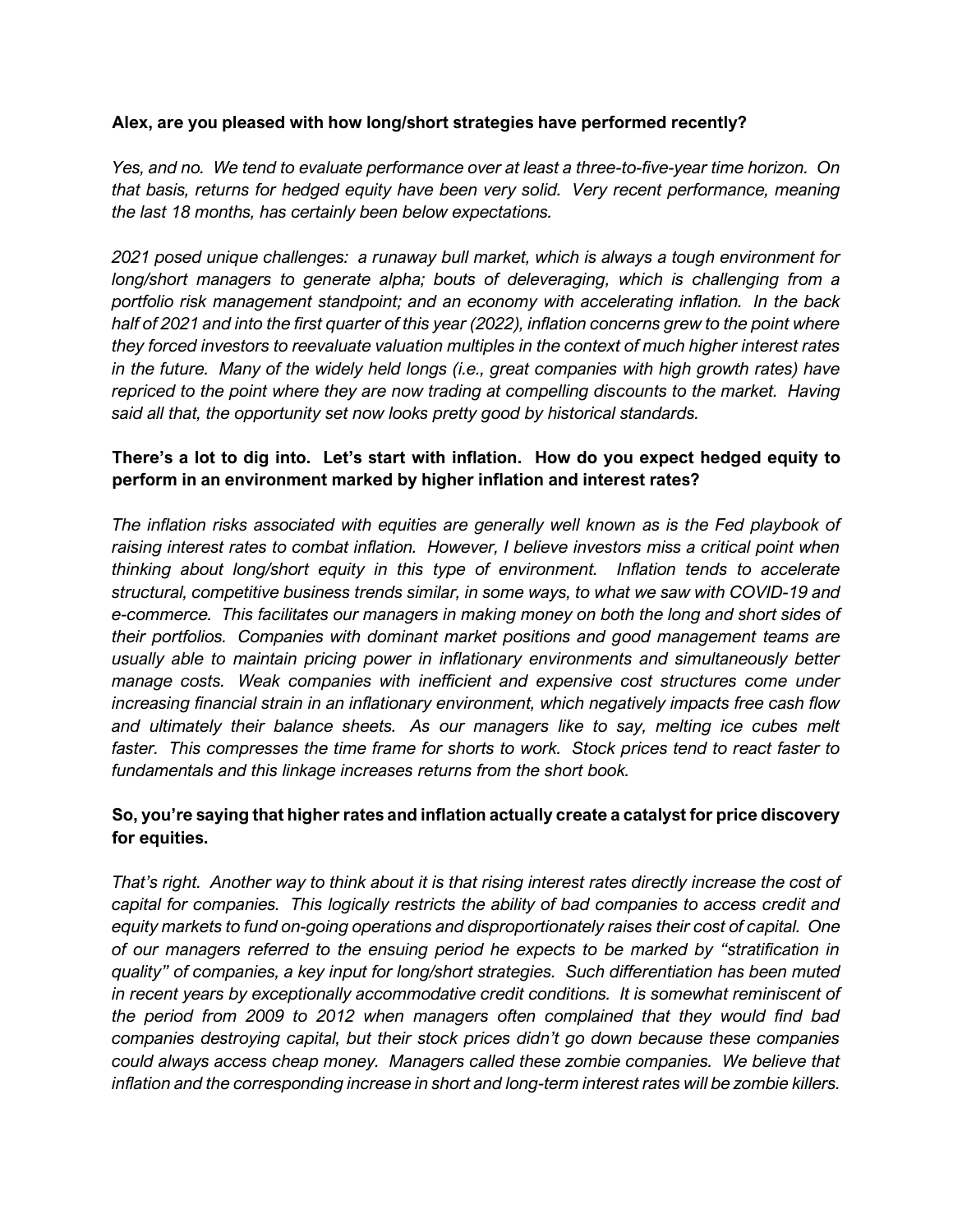#### **Can you talk more about hedge fund deleveraging?**

*Historically, deleveraging has occurred when equity market volatility suddenly increases contemporaneously with a significant market correction. What happens is that the most highly levered equity investors suffer disproportionate mark-to-market losses that force them to post more collateral to their prime brokers (i.e., reduce borrowing). This results in managers degrossing their portfolios by selling longs and covering (i.e., buying) shorts regardless of fundamentals.* 

*It becomes a circular, self-reinforcing cycle until prices stabilize and excess leverage is removed from the system. The founder of one manager described it as a circle of people in which one person is shoved from behind and then pushes the person in front of them just a little harder in an attempt to break the cycle before it gets back to them. Broad-based deleveraging has the perverse effect of driving down the share price of widely held, quality stocks lower and driving up the price of heavily shorted, bad companies. Hedge funds exist in an ecosystem — when some members of that ecosystem get in trouble from a leverage perspective, there is the potential to impact all the other members, at least in the short term.* 

### **So, what do you do at your level to mitigate the impact of deleveraging?**

*We believe these deleveraging periods are, at least for the time being, a characteristic of the long/short ecosystem. They are even healthy for functional markets as excessive risk-takers tend*  to get punished the most. Our most important work is on the front end when we spend a lot of *effort in our hiring process understanding how managers manage risk and utilize leverage in their portfolios. We also look at the stability of their investor bases and their overall fund liquidity. Ideally, we want managers that have the capacity to hold onto their positions and to play offense when this material volatility and deleveraging occurs because it inevitably leads to a great stock picking environment on both the long and short sides. It is worth noting that the managers in our portfolio have consistently shown the willingness to take advantage of extreme volatility to add to high-conviction longs and shorts during periods of weakness. In many ways, these periods of underperformance set the stage for future alpha generation.* 

### **At the beginning of our conversation, you mentioned that many of the widely held longs have repriced to a large degree. You'd never know that by looking at the S&P 500 Index, which is down a relatively modest -6.0% from its 12-month high through the end of March.**

*In contrast to the S&P 500 Index, the average stock is down -16% from its respective 12-month high. The broader pain in the equity markets has really been masked by the extreme concentration in the S&P 500 Index, which is the highest it's been since 1957. Ten stocks now represent 31% of the entire S&P 500 Index's market capitalization. Compounding the risk, the price-to-earnings ratio for these ten stocks is a lofty 31x, compared to just 17x for the remaining 490 stocks. And this scenario is not unique to the S&P 500 Index. While the Nasdaq Composite Index was down -12% from its 12-month high through March, the average stock is down a whopping -42%.*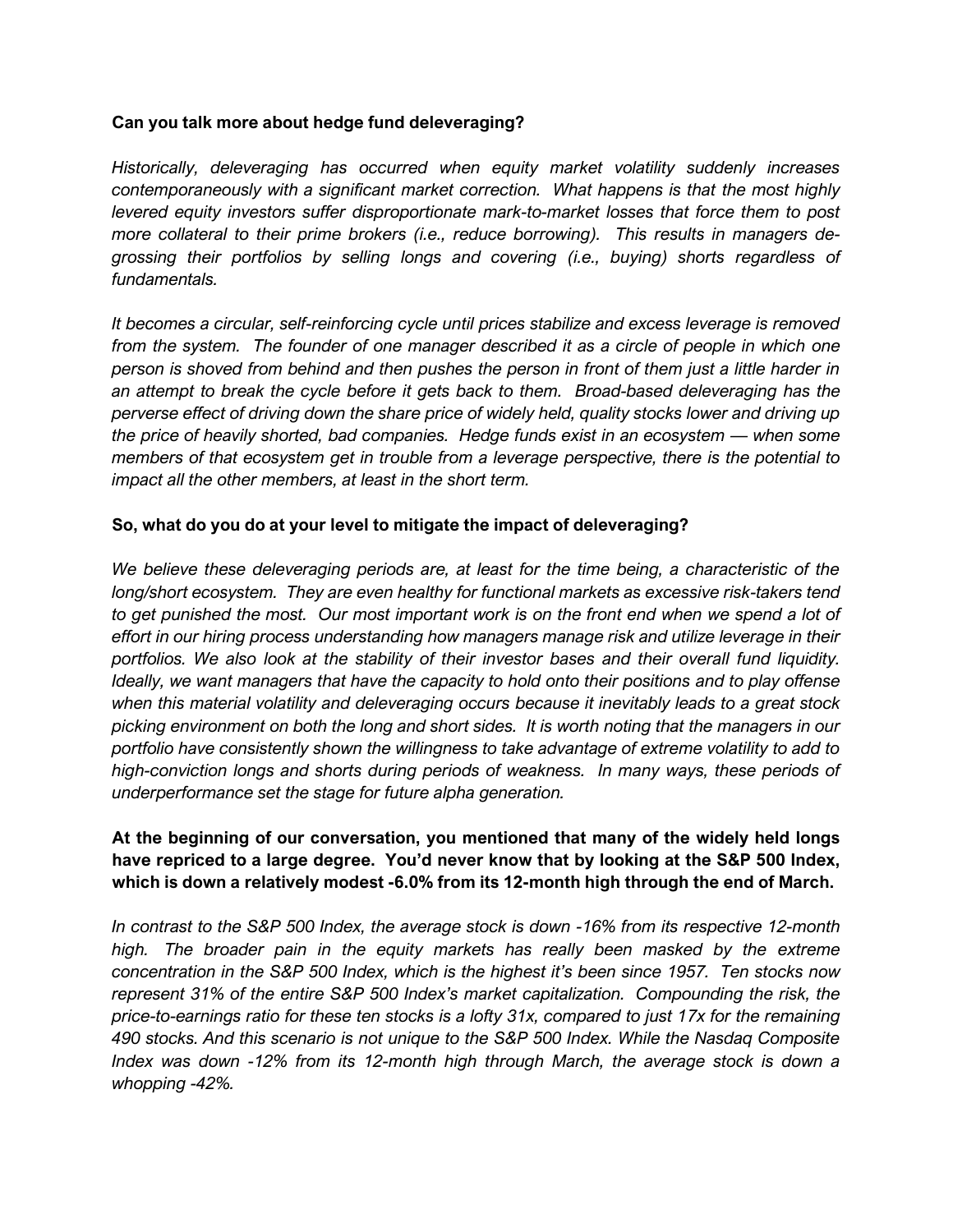*A couple of takeaways for us: first, there has been some indiscriminate selling, indicative of deleveraging and attractive opportunities on the long side; and second, the concentration of the S&P 500 presents passive investors with significant risks going forward, particularly given the potential for further multiple compression as interest rates are set to rise at a pace not seen since the late '70s.*

# **A number of market commentators have suggested that many fast-growers captured investors' attention and reached excessive valuations before being brought down to earth by normalizing interest rates. Has this been a factor in hedged equity?**

We have a mix of managers by size, style, and sector specialty by design. While our growth*oriented managers have suffered in the face of rising interest rates, they primarily underwrite their long positions based on a long-term (5-year plus) time horizon where the business fundamentals are the primary driver of future value. Here is a quote from one of our managers that highlights the advantages of growth: "The main benefit of investing in growth companies is their ability to buy down valuation multiples quickly.* 

*Compare a growth portfolio trading at 25x, growing 30% per year and a traditional value portfolio trading at 10x, growing 7%. Three years in, the growth portfolio will have brought down its multiple by over half to 11x, whereas the value portfolio will be closer to its starting point at 8x. The effect is more pronounced as growth rates increase or time horizons extend."*

# **Why don't managers trade around their longs more to avoid these periodic pull-backs?**

*Frequent trading to adjust portfolio exposures is a specific skill that is very difficult to time correctly. Most of our long/short managers tend to maintain their fundamental investment process, focusing on information more within their control. One manager answered this question best: "We often get asked why we don't trade around positions. For example, why not sell some shares when one of our core holdings has performed strongly in the short-term and then look to buy them back at a future date if the share price corrects? In practice, this is just very hard to do and involves a different skill set from fundamental analysis. There are myriad drivers of share price performance on a daily, weekly, and monthly basis. We are in no way equipped to predict share prices consistently and accurately over these shorter timeframes."*

# **What else would you tell investors about hedged equity?**

*The hedge fund ecosystem, as I've been calling it, is really a talent game and finding the best manager talent is our highest priority. One of the aspects of talent we seek is adaptability. Conditions, such as inflation and the level of interest rates, change and the structure of markets evolves over time. The best managers are able to adapt their approach as needed. GT's experience over the last 30 years is that static strategies or investment processes don't survive dynamic markets over the long run – period. However, adaptable talent alone is not sufficient.*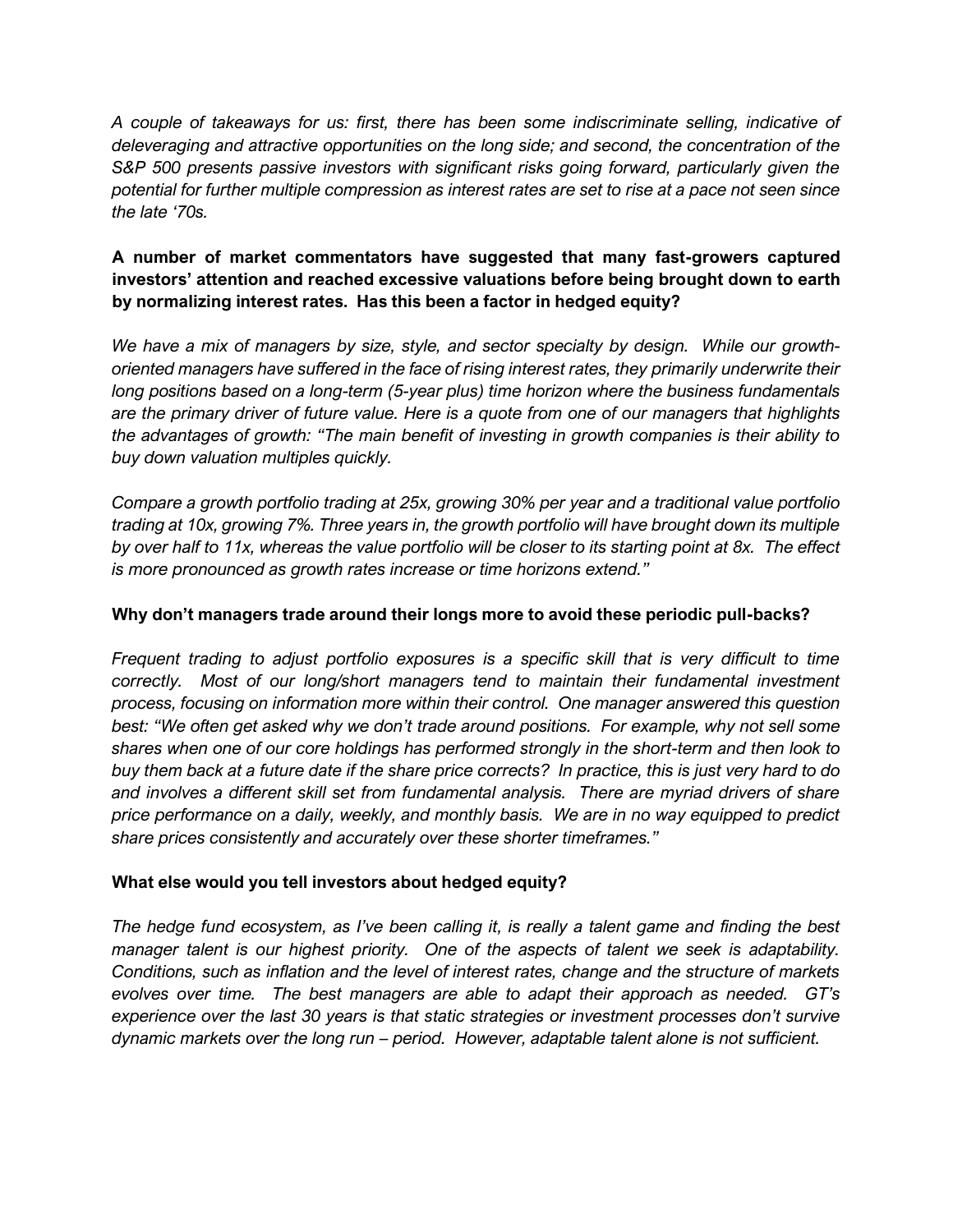*As I mentioned earlier, we spend a lot of energy in our hiring process to determine the stability of the organization to try to ensure our managers can respond to difficult market conditions from a position of strength. We view time horizon arbitrage as the greatest source of alpha for long/short equity managers, especially given the market's extreme focus on the short-term.* 

*To reap the benefits of this arbitrage takes patience and a commitment to assiduously avoid the traps of making portfolio decisions based on myopic timeframes. Our team continues to have great confidence in our lineup of managers. We don't anticipate any material structural changes in the near term and believe the risk posture of our lineup of managers is appropriate in the context of the current macro-economic environment.*

**Thank you, Alex.**

April 2022 Tara Elliott & Margaux Moze